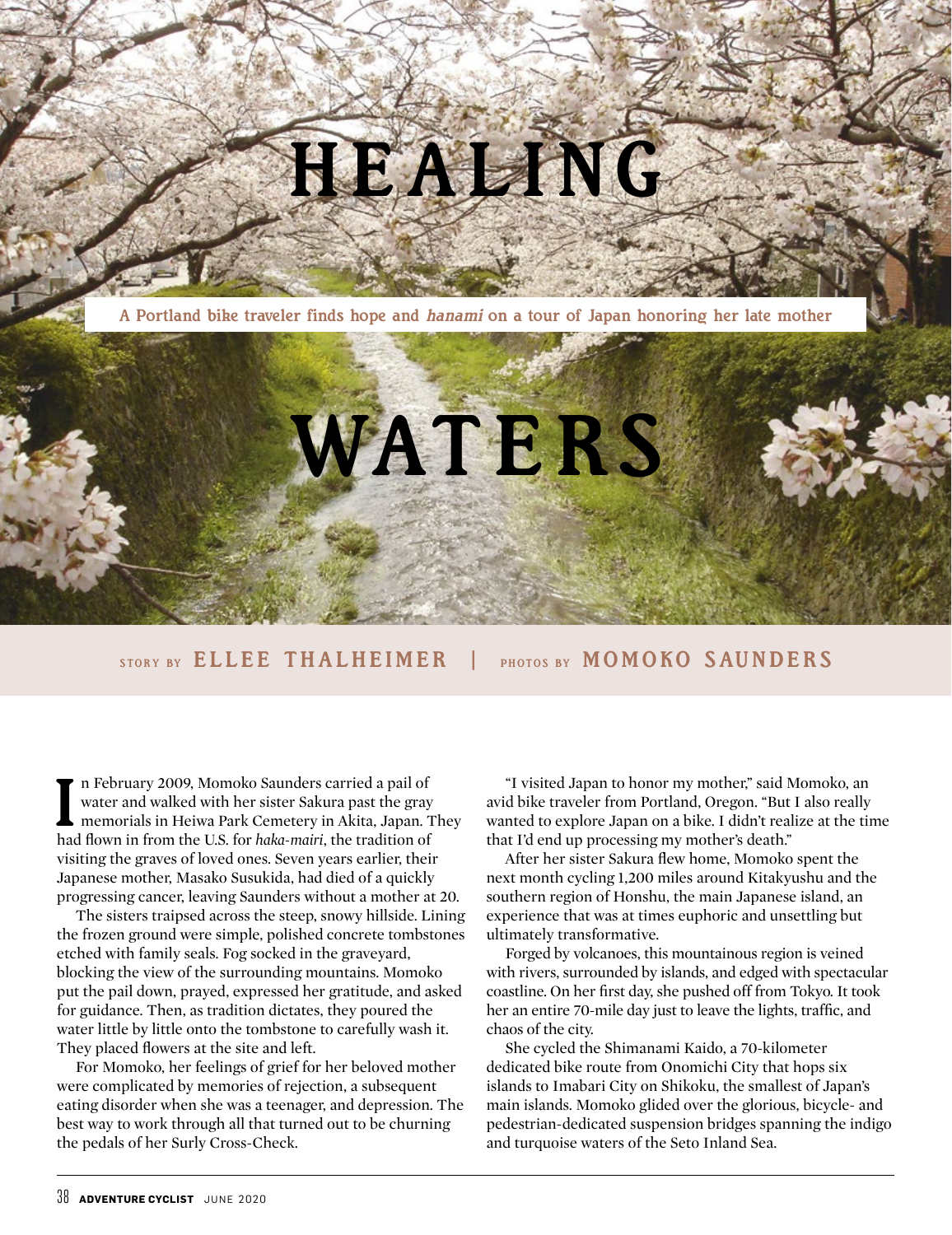On her bike tour, Momoko felt the weight of the gaze of Japanese society, just as she had the gaze of her mother. Then, one day, the gods of bike travel threw her a bone.

Another day, she sprinted on her bike and barely made a ferry to the tiny island of Shodoshima. Once on the mountainous isle, she still had a monstrous ride to her campground. She arrived and, to her surprise, the campground had its own *onsen* — a Japanese bathhouse situated around a hot spring. So she spent the evening soaking in steaming water and looking over an exquisite bay from the onsen balcony.

Despite the good moments, something was disquieting about the trip. People around her were always polite, but Momoko noticed they would stare at her, then look away quickly, avoiding eye contact. It was a bag-clutching vibe. She felt ignored, unseen, excluded.

"Everyone thinks a Japanese girl should be beautiful, made up, and wearing the latest trends," said Momoko, who spoke passable Japanese and wore bike shorts, knee-high wool socks, and combat boots while riding. "There was a lot of bad weather, and I looked like a wet rat a lot of the time. I didn't smell great, and my clothes were getting holes from being worn over and over again."

The feeling of rejection made her think about her relationship with her mother, which had been loving but not perfect. Momoko remembered visiting Japan with her mother and wearing a tank top that let her bra strap peek out. Everywhere they went, her mother apologized for her, saying it was an American style.

"She never accepted me," said Momoko, who had sometimes tried to act and dress the way her mother wanted. "She wanted me to be neat and fastidious, and thinner. Japanese mothers are hard on their kids. It's how they show they care."

On her bike tour, Momoko felt the weight of the gaze of Japanese society, just as she had the gaze of her mother. Then, one day, the gods of bike travel threw her a bone.

Outside of Onomichi City, Momoko rode through the pouring rain on a terrifying sliver of a shoulder on a busy road. Trucks showered her with gutter water. She stopped for shelter at a mall. In the bathroom, she wrung out her clothes in the sink. People disapproved. She sloshed through the mall, found a laundromat, and stripped down straight into the dryer, her hair



*The author during her tour of Japan.*

## THE CONNECTION BETWEEN BIKE TOURING AND MENTAL HEALTH

"Living with anxiety and depression is like living in a world filled with tall weeds that you can't see over," said Megan Moseley, physical therapist, Trauma Response Exercises (TRE) practitioner, and owner of Bodywise Physical Therapy in Portland, Oregon. "Activities like bike touring (extended physical exercise in nature) fills your world with flowers, reducing the amount of space the weeds take up."

Moseley, who is an avid cyclist and a physical therapist annually on Cycle Oregon, works with clients dealing with panic, anxiety, depression, trauma, and pain. She thinks bike touring can be a powerful element in healing.

"The repetitive movement of pedaling and constant state of motion keep you connected to your body and not spinning your thoughts," said Moseley. "Powering the machine of your bicycle forward provides a sense of accomplishment. A sense of beauty and connection to the outdoors restores you."

In more scientific terms, exercise stimulates your brain's reward center — the system of dopamine pathways that initiate feelings like hope, pleasure, and motivation — which can relieve depression. The scientific journal *Neuropsychopharmacology*  published a study in 2015 that found eight weeks of exercise increased dopamine receptor availability in recovering drug addicts, reversing the damage to the reward center.

Some of the latest research, also published in *Neuropsychopharmacology* (2019), suggests that lactate, a metabolic byproduct of exercise, lowers anxiety and increases resilience to depression. And the *Lancet* (2018) published a study that found that people who cycled had 21.6 percent fewer poor mental health days than people who did not exercise.

To increase the therapeutic aspect of your bike tour, Moseley suggested not just having the experience but also "planting the experience." So when you pass under a massive redwood tree, notice how it makes you feel awe. When you make it to the top of a pass, notice your gratitude and elation. Being mindful about what feels good is how you plant CONTINUED ON PAGE 48 experiences (and dopamine receptors) like flowers.